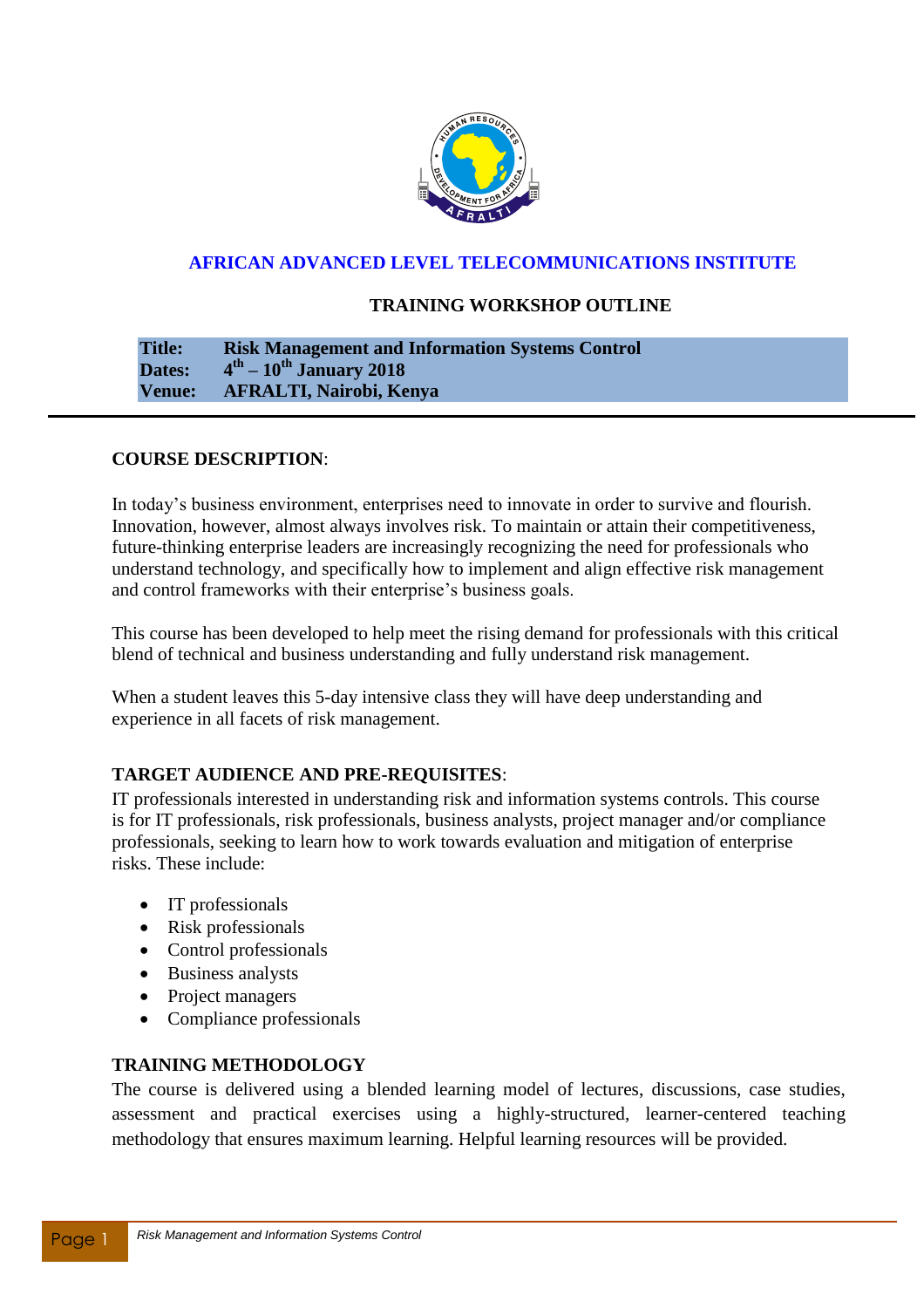# **COURSE OBJECTIVES:**

The course covers the following four security domain:

### **Domain 1—Risk Identification**

Identify the universe of IT risk to contribute to the execution of the IT risk management strategy in support of business objectives and in alignment with the enterprise risk management (ERM) strategy.

### **Domain 2—IT Risk Assessment**

Analyze and evaluate IT risk to determine the likelihood and impact on business objectives to enable risk-based decision making.

### **Domain 3—Risk Response and Mitigation**

Determine risk response options and evaluate their efficiency and effectiveness to manage risk in alignment with business objectives.

# **Domain 4—Risk and Control Monitoring and Reporting**

Continuously monitor and report on IT risk and controls to relevant stakeholders to ensure the continued efficiency and effectiveness of the IT risk management strategy and its alignment to business objectives.

# **DETAILED COURSE OUTLINE**

# **Day 1 – Risk Management and Information Systems Control**

- $\Box$  Differentiate between risk management and risk governance
- $\Box$  Identify the roles and responsibilities for risk management
- $\Box$  Identify relevant standards, frameworks and practices
- $\Box$  Explain the meaning of key risk management concepts, including risk appetite and risk tolerance
- $\Box$  Differentiate between threats and vulnerabilities
- $\Box$  Apply risk identification, classification, quantitative / qualitative assessment and evaluation techniques
- $\Box$  Describe the key elements of the risk register
- $\Box$  Describe risk scenario development tools and techniques
- $\Box$  Help develop and support risk awareness training tools and techniques
- $\Box$  Relate risk concepts to risk assessment

# **Day 2 – Risk Response**

- $\Box$  List various parameters for risk response selection
- $\Box$  List the different risk response options
- $\Box$  Describe risk responses may be most suitable for a high-level risk scenario
- $\Box$  Describe how exception management relates to risk management
- $\Box$  Monitor existing risk.
- $\Box$  Report noncompliance and other changes in information risk
- $\Box$  Describe how residual risk relates to inherent risk and risk appetite
- $\Box$  Describe the need for performing a cost-benefit analysis when determining a risk response